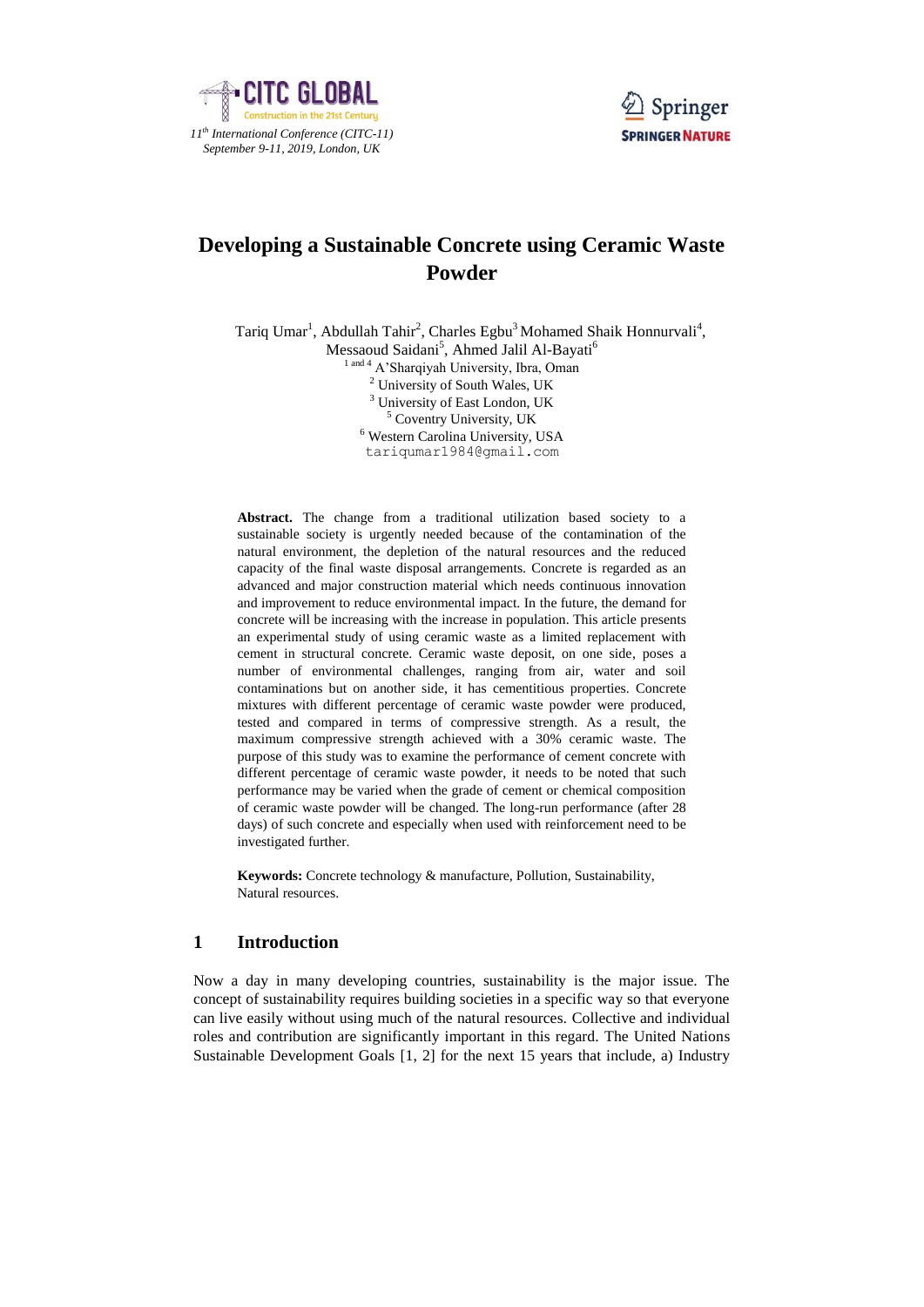innovation and infrastructures and b) Sustainable cities and communities, are closely related to the construction industry. While the advanced and industrialized states are called upon to decrease emission and their part of the utilization of the earth's reserves, including energy, the developing states require to refrain from the mistakes of the past [3]. It is expected that cement production in coming years will significantly increase in developing countries thus the greenhouse emission problem seems to be acute.

Several environmental factors have raised the concern now that the selection of construction materials needs to be also governed by ecological considerations. At the starting of the 20th century, the total earth population was estimated at 1.5 billion, which was raised to 6 billion at the end of the 20th century. It tool approximately, 10,000 years from the last ice age and the earth population was raised to 1.5 billion, however from 1.5 billion to 6 billion growth in population is very significant. Interestingly, at the start of 20th century, only 10 % of the world population was living in the cities, however, in 2001, it is revealed that 3 out of 6 billion people were living in cities [4]. Tragically, the world technological advancements have shown to be destructive due to the facts that all these decisions are normally based on some usual expectation which focus on the profit without considering the long term consequences. Today, approximately 6% of the total earth flow of materials, which is equal to 500 billion per year, realistically ends up in buyer products. Majority of the remaining portion of the materials are returned in solid, liquid or gas forms of waste. In the past 100 years, climate change and global warming problems have been arises due to the increased emission of greenhouse gases to the atmosphere. In naturefocused industrialization, the environmental factors will be considered as important as of production. Environmental sustainability will be an important element of the whole economy.

Due to several advantages, a concrete requirement is expected to be growing and it is estimated that this requirement will become double in the next 30 years. There is a possibility that this requirement of concrete can be achieved without further addition to green-houses gases if the cement is replaced by another material which has cementing properties. The use of cement concrete in structural results into excellent performance in all modern construction projects around the world and coping with the increased demand for urbanization. Along with this fact, concrete also utilizes the largest portion of natural resources during the manufacturing process of cement. One of the elements which are heavily utilized in the cement production process is the energy. In developing countries, especially those which are struggling with energy and have no renewable sources of energy, the significance of utilizing industrial waste become more. Ordinary Portland cement (OPC) is commonly used on a larger scale in the construction industry. To produces 1 ton this type of cement, the same quantity of  $CO<sub>2</sub>$  is emitted to the earth atmosphere. Senthamarai and Manoharan [5] noted that the use of different wastes produced by a variety of industrial sectors, in concrete can reduce the impact on the natural environment.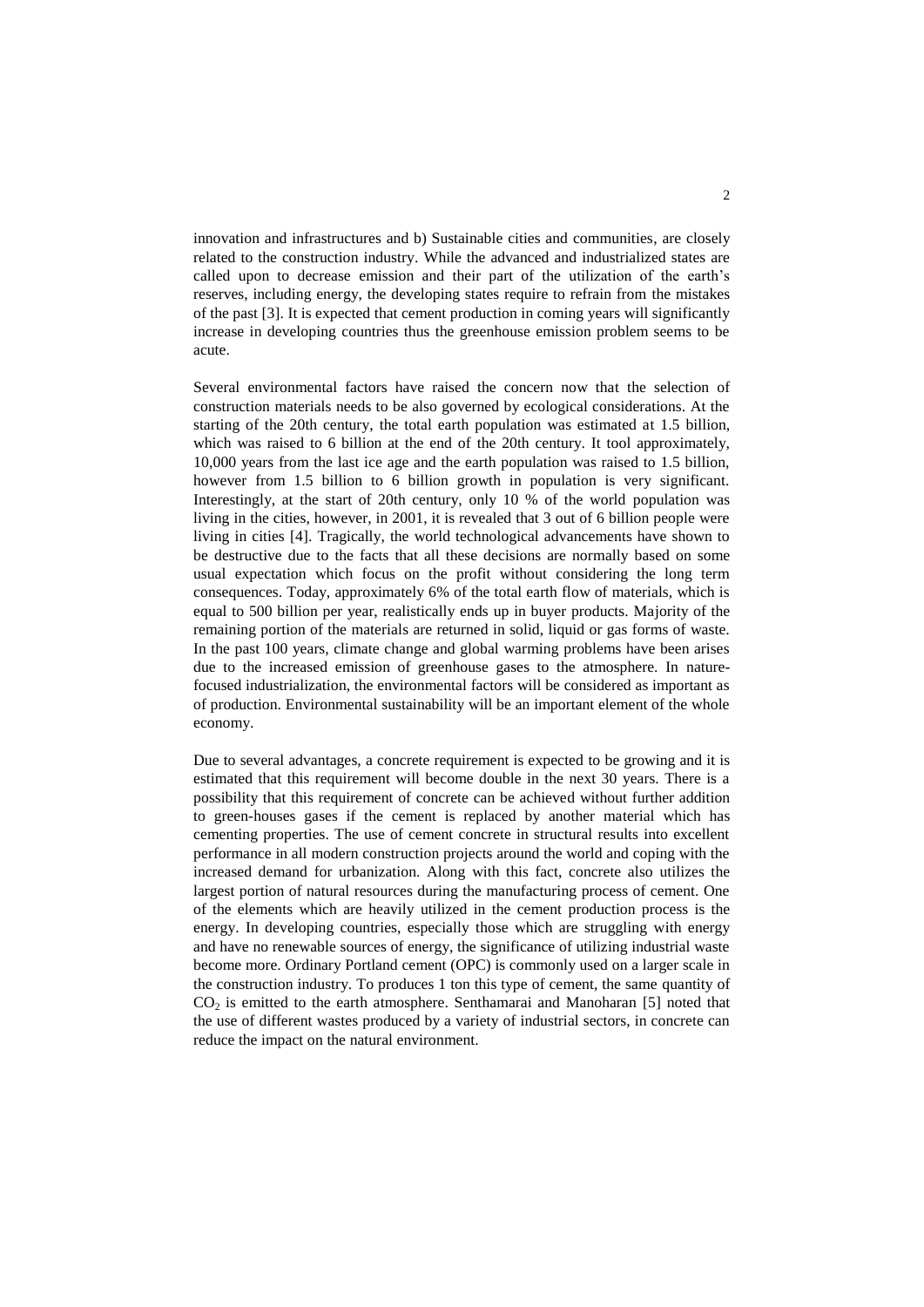Construction is a major industry of Oman which account for the 10% of the total GDP [6, 7]. The current and future cement requirement in Oman is huge as the infrastructure projects are at a peak. The ongoing and planned development projects in different sectors, including construction, for the financial year 2015-2016 is shown in figure 1. The construction sector projects stand out as the largest one, amounting to US\$ 43.16 Billion. According to the budget report, spending on development projects is estimated at US\$ 3.12 Billion (OMR1.2 Billion), representing the amount to be paid during the year 2017, as the actual work progresses. The cement industry is producing up to 5% of the total world  $CO<sub>2</sub>$  emissions [8]. Cement production capacity in Oman currently stands at 8.81Megatton/year [9]. Manufacturing 1 ton of cement needs 4.7 million British Thermal Unit (BTU) of energy, which is roughly equal to 400 pounds of coal, and produces nearly 1 ton of  $CO<sub>2</sub>$  [10, 11]. Thus the total production of  $CO<sub>2</sub>$  by the cement industry in Oman is equal to 8.81Megatton/year.



**Figure 1: Values of Ongoing and Planned Projects in Different Sectors of Oman [6].**

To save the environment from global warming there is a need to replace the cement with a variety of binding materials which have cementitious characteristics like a ceramic waste, hypo sludge, fly ash, silica fume, Ground-granulated blast-furnace slag (GGBS), Metakoline and other industrial waste products. Using these waste materials in construction can reduce the environmental impact. In this regard, the use of ceramic waste in cement concrete is one of the most appropriate approaches. Utilizing ceramic waste in cement concrete can solve two problems. At one side, it will help to effectively dispose-off the ceramic industry waste in construction and at another side, it will help to reduce the use of cement which will further results into reduction of  $CO<sub>2</sub>$  emission and natural resources [12]. Globally ceramic production is estimated at 100 million ton per year. The waste from the ceramic industry is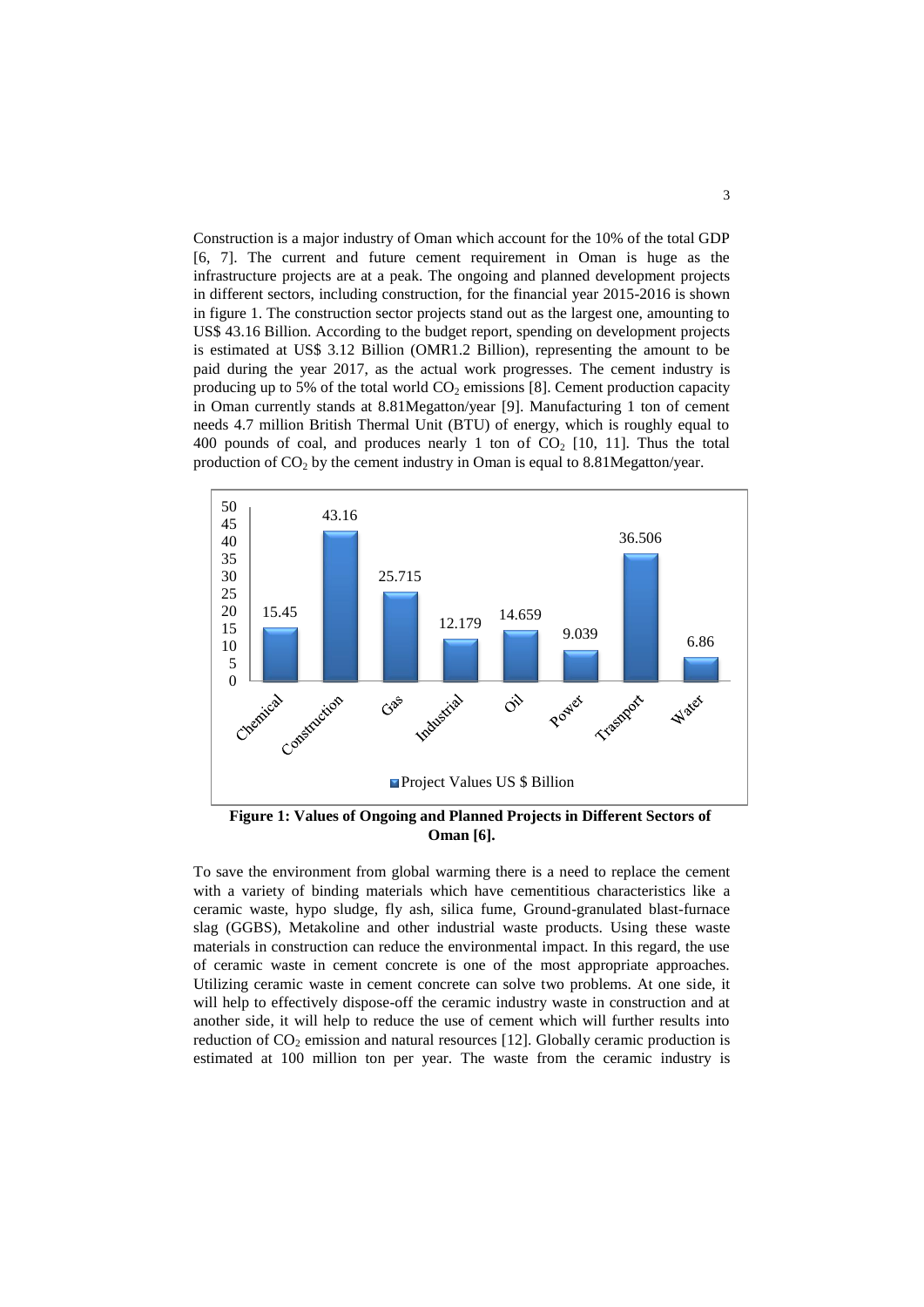estimated to be 15~30% of the total production. It is very difficult to recycle this waste. With the chemical and physical properties, ceramic waste is considered to be durable, hard and highly resistant to biological, chemical and physical degradation forces [13]. The ceramic waste deposit also poses a number of environmental challenges, ranging from air, water and soil contaminations [14].

The consumption of materials used in concrete can be reduced by using advanced concrete technology. Using waste and recycled materials in cement concrete provides several benefits including a reduction in cost, saving energy and reduction in different environmental hazards. The dressing and polishing process of ceramic products result in ceramic waste. During the manufacturing process of ceramic products,  $15 \sim 30\%$  of the waste is produced from the raw materials. Some percentage of this waste is normally utilized at construction projects during exaction and backfilling; however, the remaining is just used for dumping. Such disposal further needs a large area and results in several environmental issues. Raval et al. [12], in their research on ceramic waste concluded that such waste could be utilized in concrete production which can also enhance the compressive strength and other performance. The work conducted by Subaşı et al [14], on the use of crushed ceramic waste powder as fine aggregates in self-compacting concrete found that the use of waste ceramic powder results into a positive impact on the viscosity of fresh concrete. Rashid et al [15], in their experimental and analytical investigation, conventional aggregate is replaced by different amounts of ceramic waste aggregate. Both the research conducted by Subaşı et al [14] and Rashid et al [15], however, was not aiming to replace the quantity of cement in concrete.

The chemical composition of ceramic waste may further change this percentage at which the strength is reducing. The earlier research conducted by Torkittikul and Chaipanich [16], on the use of ceramic waste as filler material in ordinary cement and fly-ash concretes observed that the strength of concrete made with ceramic waste was found to be grown with ceramic waste content while the maximum compressive strength was noted when the ceramic waste content was at 50% of the cement. They further observed that the compressive strength of such concrete was reduced when the percentage of ceramic waste was increased beyond 50%. In this experimental research, however, the ceramic waste was used as an alternative of fine aggregates rather than cement.

This article presents the results of laboratory experiments of cement concrete with the use of different percentages of ceramic power. The concrete grade selected for the laboratory work was M 25 (IS 456 (2000)) prepared with 0% - 50 % of ceramic waste powder [17]. The results show that the maximum strength can be obtained with 30% of ceramic waste powder.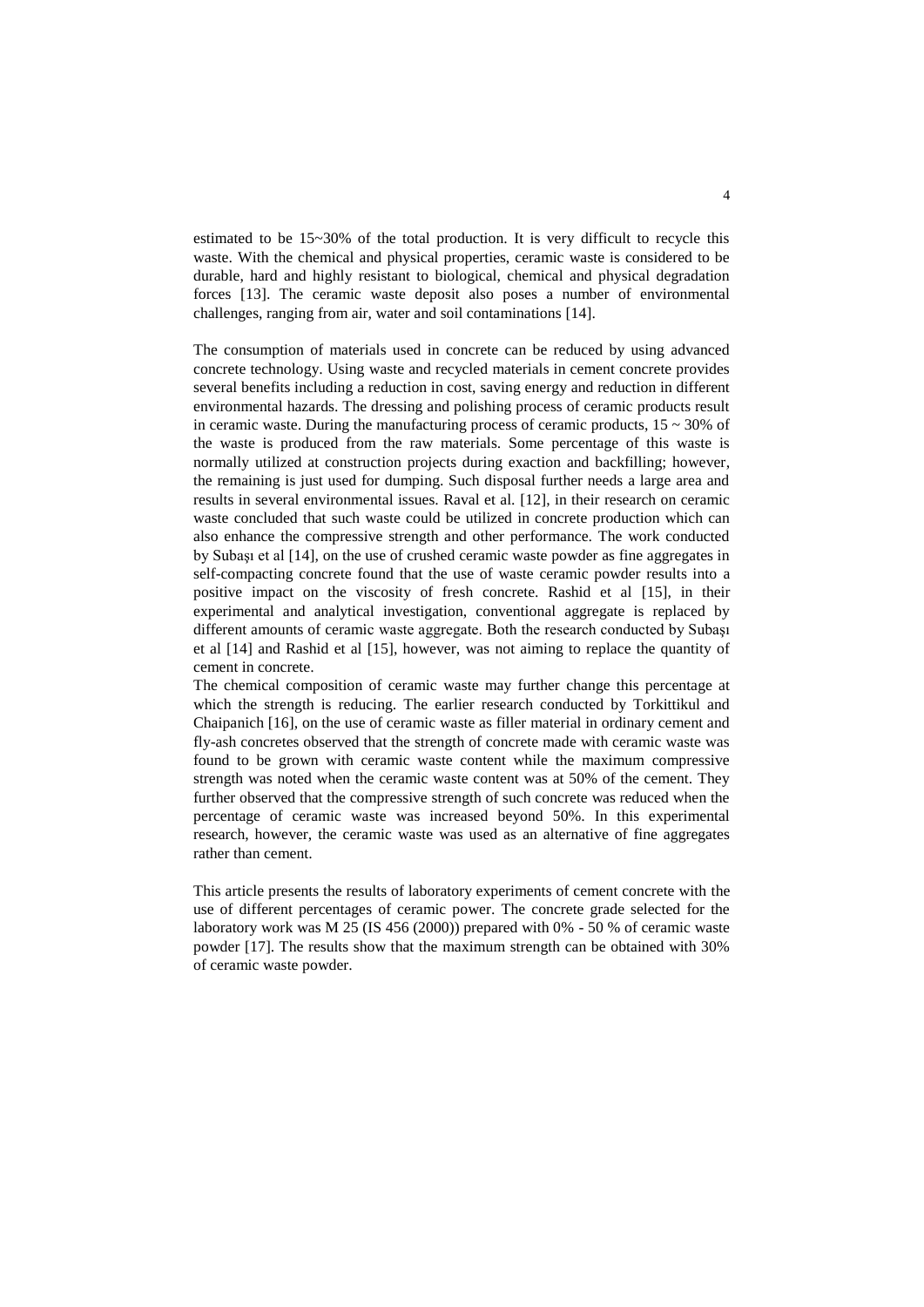## **2 Methodology**

This research aims to use ceramic waste powder in concrete and to see its performance (compressive strength) at seven and 28 days. The concrete mix used in this research was M 25 (IS 456 (2000)) which was made with different percentage of ceramic waste (0%, 10%, 20%, 30%, 40%, and 50%). The description of materials used in this work is given as under:

## **2.1 Cement:**

The ordinary Portland cement of grade 53 was used in this research. The initial and final setting time test was carried out to know these values. The recorded value for the initial setting time was 35 minutes and the final setting time was 60 minutes. 3.15 was the value of the specific gravity of cement used in this research work.

### **2.2 Fine Aggregate:**

The fine aggregate used in laboratory experiments was obtained from a local sand supplier. The specific gravity of fine aggregates was observed to be 2.61.

### **2.3 Coarse Aggregate:**

Well-graded aggregates of size less than 20 mm, with a specific gravity of 2.81 were obtained from a local supplier. The particle size of both fine aggregates and coarse aggregates were checked through the sieve analysis (ASTM C136) as shown in figure 2 [18].



**Figure 2: Sieve Analysis for Fine and Coarse Aggregates [18].**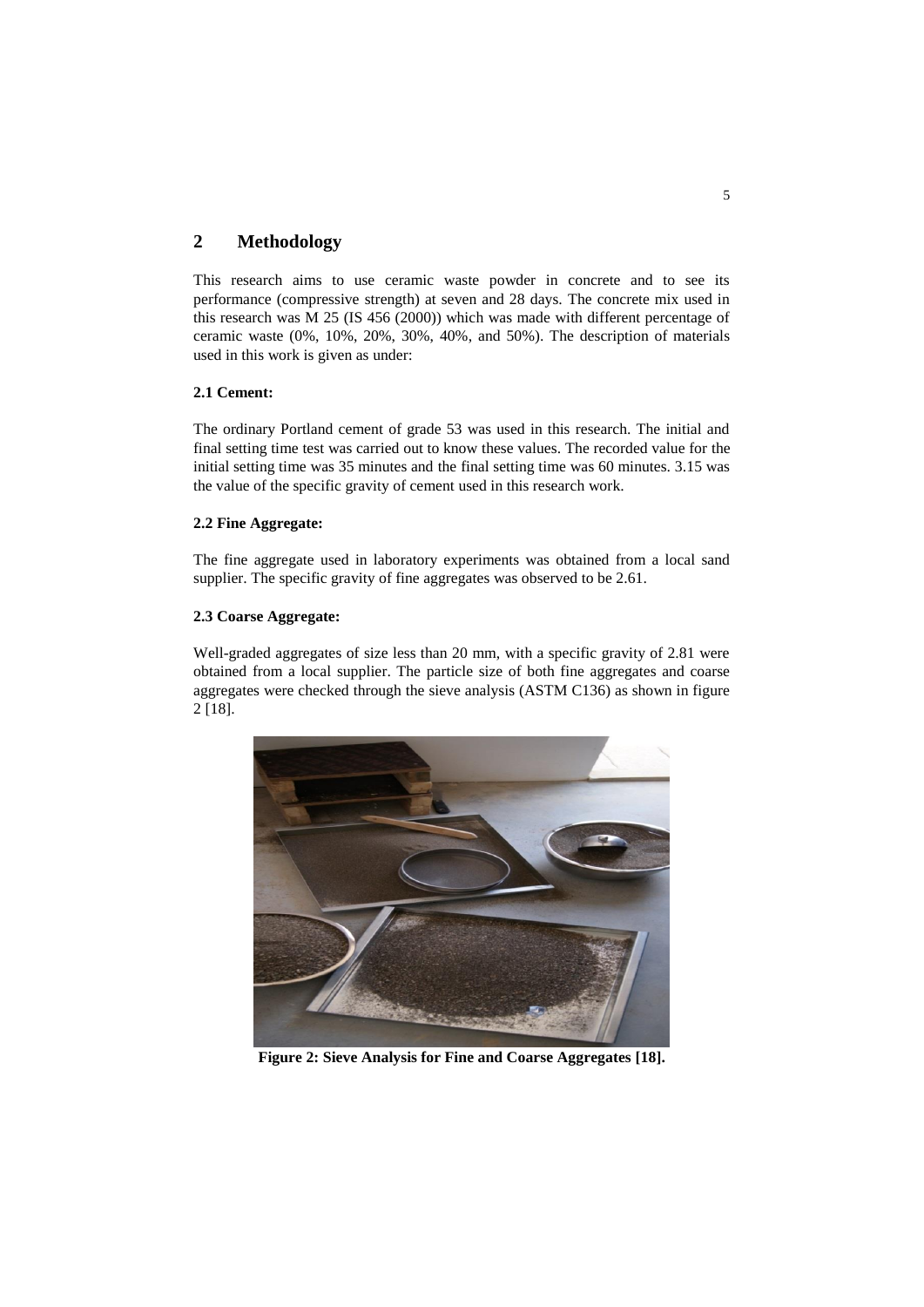#### **2.4 Super-plasticizer:**

For the purpose of improving concrete workability properties, a specific superplasticizer (Conplast-SP430) was used at a rate of 0.5 percent of the weight of the cement.

#### **2.5 Ceramic Waste:**

The ceramic powder used in the experiment was obtained from Muscat industrial area in Oman. The chemical composition of cement and ceramic powder is used in this research is shown in Table.1.

| <b>Chemical</b>           | Ceramic Powder Cement (%) |       |
|---------------------------|---------------------------|-------|
| composition               | $\%$                      |       |
| Lime $(CaO)$              | 4.47                      | 62.00 |
| Silica(SiO <sub>2</sub> ) | 63.30                     | 22.00 |
| Alumina                   | 18.30                     | 5.55  |
| Magnesium                 | 0.73                      | 1.00  |
| Calcium sulphate          | 4.06                      | 4.00  |

**Table 1- Chemical Characteristics of ceramic powder and cement**

## **3 Laboratory Experiment**

To produce a sustainable concrete by utilizing ceramic waste powder to replace some quantity of cement, the different mix was produced with by adding 0%, 10%, 20%, 30%, 40% and 50% of ceramic waste powder. To determine the proportion of each material in concrete, in each mix, cement was taken as 250 kg in each one cubic meter. For increasing the workability of freshly made concrete, super-plasticizer (Conplast-SP430 was added to each mix. For the workability, the slump test was conducted as per ASTM C143 as presented in figure 3. The relative quantities of each material are presented in Table.2. All the required materials were mixed in an automatic mixing machine. The concrete was then poured into the standard moulds of 150mm x 150mm x 150mm [19] (BS 1881-116:1983). It is ensured that the surface is well finished. The casted samples were demoulded after 24 hours and were kept in the curing tank for 7 and 28 days. The mix proportion for M25 grade of concrete is presented in Table.3. A total of 60 cubes (10 cubes for each percentage of ceramic powder) were casted. Half of them were crushed after 7 days of curing and remaining after 28 days of curing.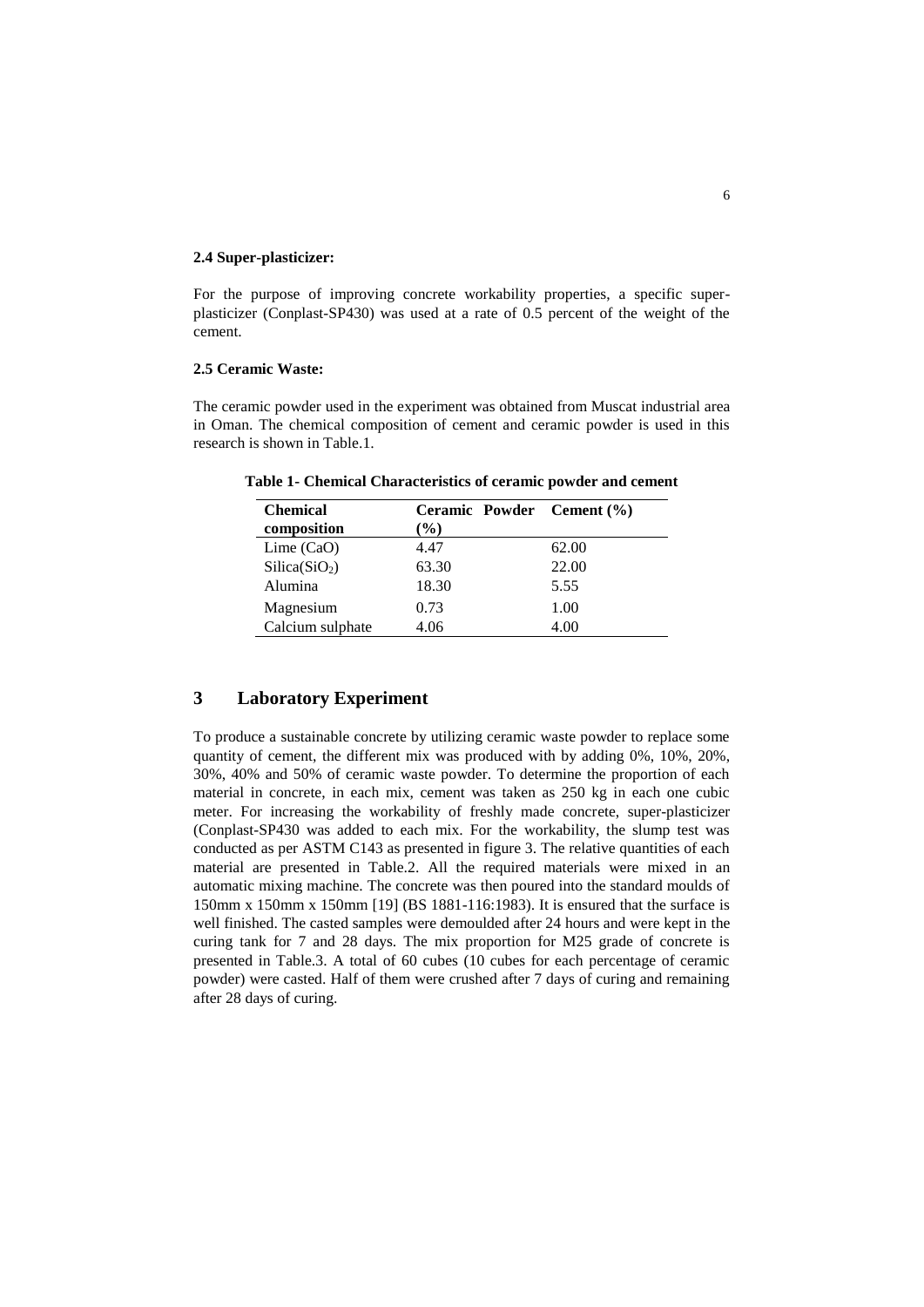

**Figure 3: Slump Test for Checking Workability (ASTM C143) [20].**

| <b>Particulars</b>                    | <b>Normal</b><br>concrete<br>with $0\%$<br><b>Ceramic</b><br>Waste | Using<br>10%<br>Ceramic-<br>Waste | Using<br>20%<br>Ceramic-<br>Waste | <b>Using</b><br>30%<br>Ceramic-<br>Waste | Using<br>40%<br>Ceramic-<br><b>Waste</b> | Using<br>50%<br>Ceramic-<br>Waste |
|---------------------------------------|--------------------------------------------------------------------|-----------------------------------|-----------------------------------|------------------------------------------|------------------------------------------|-----------------------------------|
| <b>Cement:</b><br>$Kg/m^3$            | 250.00                                                             | 225.00                            | 200.00                            | 175.00                                   | 150.00                                   | 125.00                            |
| Ceramic-<br>waste:<br>$Kg/m^3$        |                                                                    | 25.00                             | 50.00                             | 75.00                                    | 100.00                                   | 125.00                            |
| Coarse<br>Aggregate:<br>$Kg/m^3$      | 1420.00                                                            | 1420.00                           | 1420.00                           | 1420.00                                  | 1420.00                                  | 1420.00                           |
| Fine<br>Aggregate:<br>$\text{Kg/m}^3$ | 711.00                                                             | 711.00                            | 711.00                            | 711.00                                   | 711.00                                   | 711.00                            |
| Water:<br>$Kg/m^3$                    | 125.00                                                             | 125.00                            | 125.00                            | 125.00                                   | 125.00                                   | 125.00                            |
| <b>Admixture:</b><br>$Kg/m^3$         | 1.25.00                                                            | 1.25.00                           | 1.25.00                           | 1.25.00                                  | 1.25.00                                  | 1.25.00                           |

**Table 2. Mix Proportion Used in Laboratory Analysis.**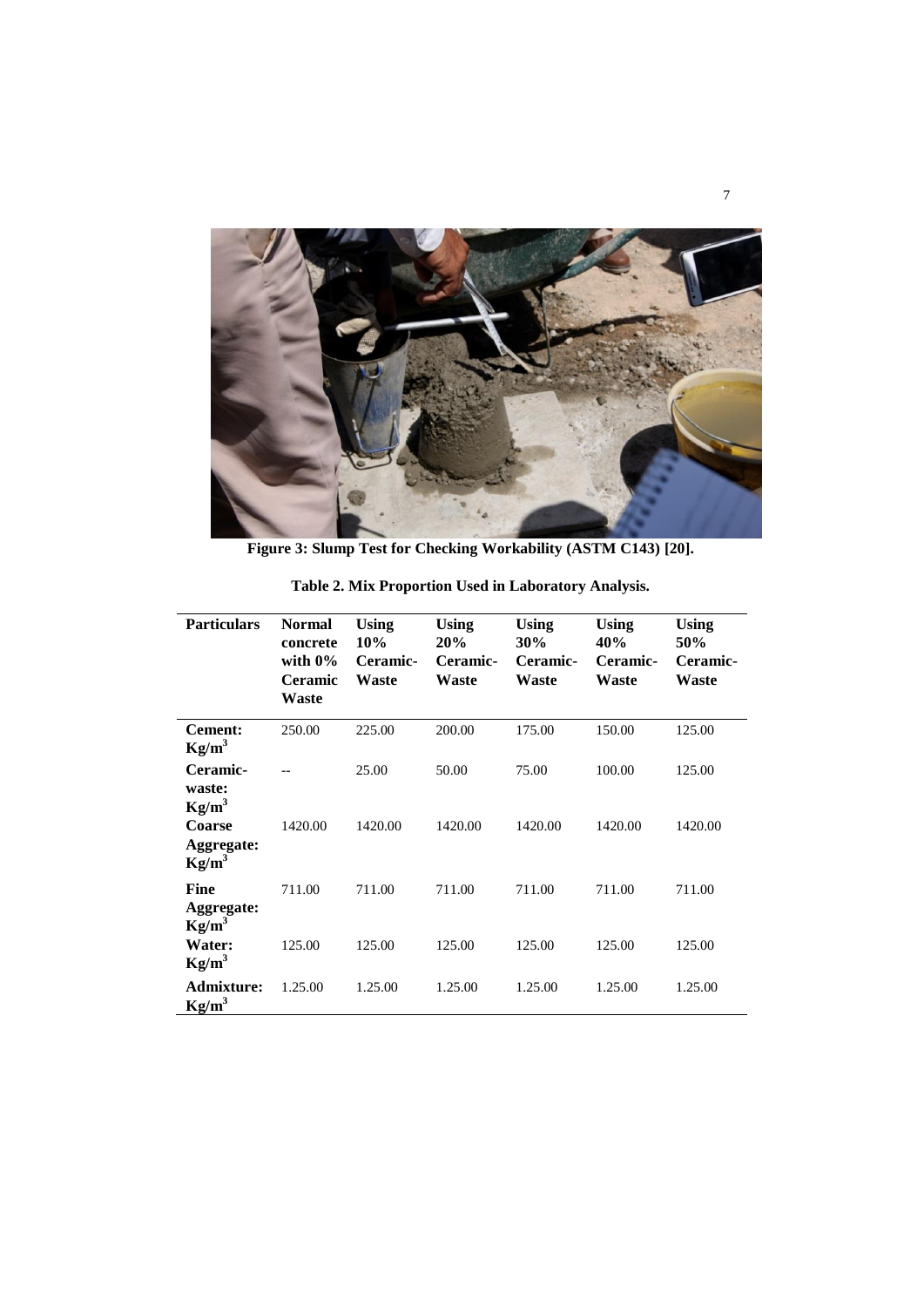## **4 Test Results and Discussion:**

### **4.1 Compressive Strength:**

After properly curing the prepared concrete cubes for seven and 28 days in the water tank, were then tested for compressive strength through a compression testing machine as shown in figure 4 (BS 1881-116:1983) [19]. The average value of compressive strength was recorded. It was noticed from the results that there is steep growth in compressive strength with the addition of ceramic powder. This is possibly because of the silica content present in the ceramic powder. Beyond 30% replacement, there is a decrease in strength. This is possibly because of less amount of cement in the mix. Based on this statement it can be concluded that a 30% replacement is optimum. The results are presented in Figure 5. It can be observed from the figure 5, that the compressive strength of concrete having ceramic waste powder of up to 40% reduced from 36.95 MPa to 25.9 MPa, which is, however, meeting the minimum requirement of the compressive strength for this grade of concrete. This, however, indicates that increasing the ceramic waste from more than 30% will result in a reduction in compressive strength. Although it is observed that the variation of ceramic waste can change the strength of concrete, however, the chemical composition of the ceramic-waste can play a significant role. A ceramic waste with a different chemical composition will defiantly give a different strength of concrete.



**Figure 4: Compaction Test of Different Cube Trough Compaction Testing Machine (BS 1881-116:1983) [19].**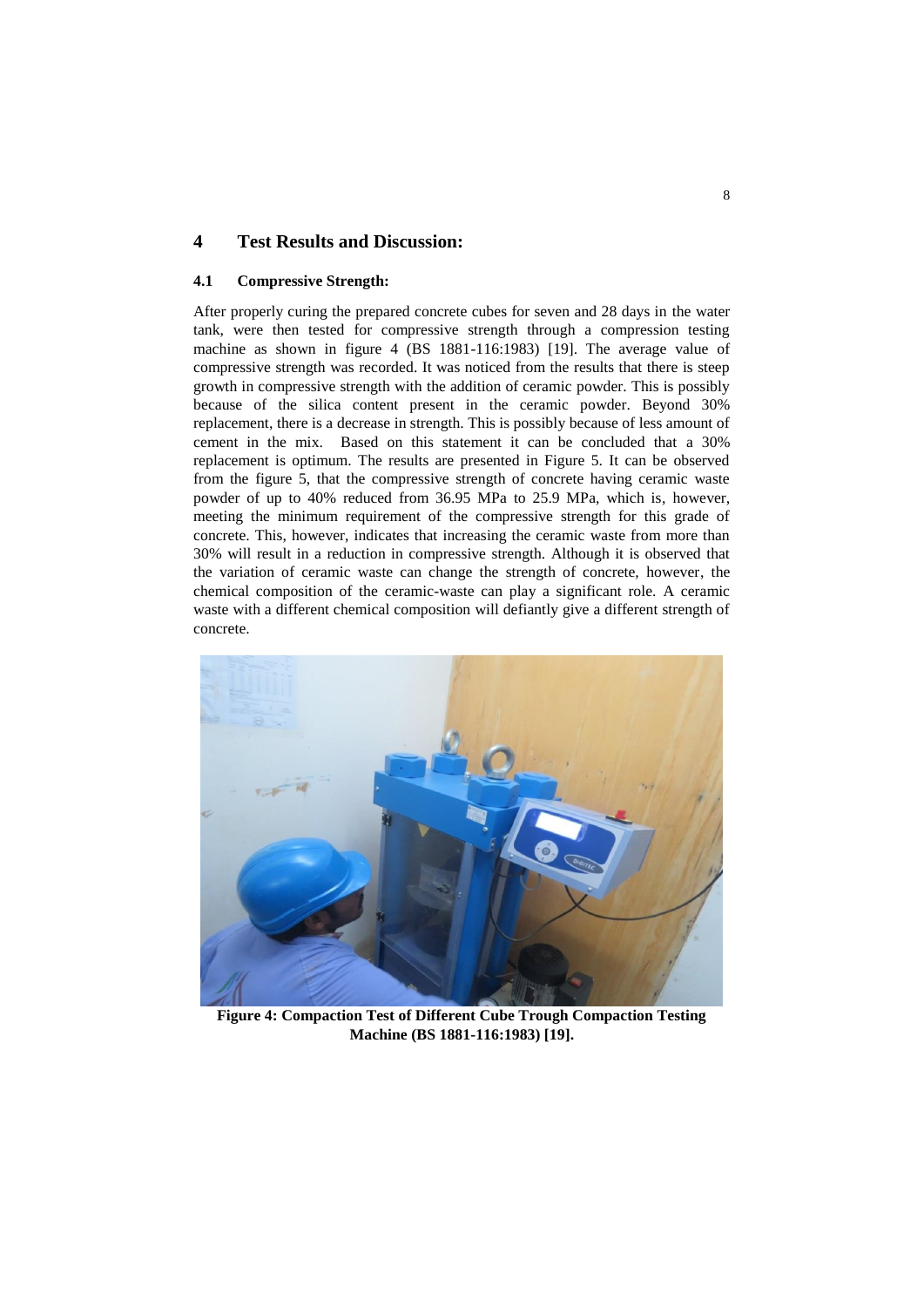

**Figure 5: Compressive strength (7 and 28 days) of Concrete with different percentage of Ceramic Waste.**

## **5 Conclusion:**

It is estimated that at least 18 billion tons of concrete will be required every year after 2050. The ordinary cement which is largely used in concrete production, not only consume a significant share of energy but also produce a considerable quantity of CO2, which result in environmental problems. Concrete is a major construction material which needs continuous innovation and improvement to reduce environmental impact. This article presents the results of laboratory investigation of using ceramic waste to reduce the quantity of cement of a specific grade of concrete and compare its compressive strength. An ordinary portland cement concrete with 0%, 10%, 20%, 30%, 40% and 50% of ceramic waster powder is prepared and tested for compressive strength. The result shows that the maximum compressive strength of concrete is gained with 30% of ceramic waste powder. The strength was, however, reducing when the percentage of ceramic waste powder was increased than 30%. By using 30% of ceramic waste powder in concrete can reduce the use of cement and a similar portion of  $CO<sub>2</sub>$  emission by cement production will thus reduce. In Oman, the  $CO<sub>2</sub>$  emission by cement production is currently stood at 8.81Megaton/year, 30% reduction will bring the emission to 6.167 Megaton/year. The results of the compressive strength of concrete may be different when a different grade of cement or a ceramic waste with different chemical composition will be used. Since ceramic waste deposit poses a number of environmental challenges, ranging from air, water and soil contaminations, thus this is a sustainable solution to unitize such waste. This investigation shows the results of compressive strength after 28 days, it is, therefore,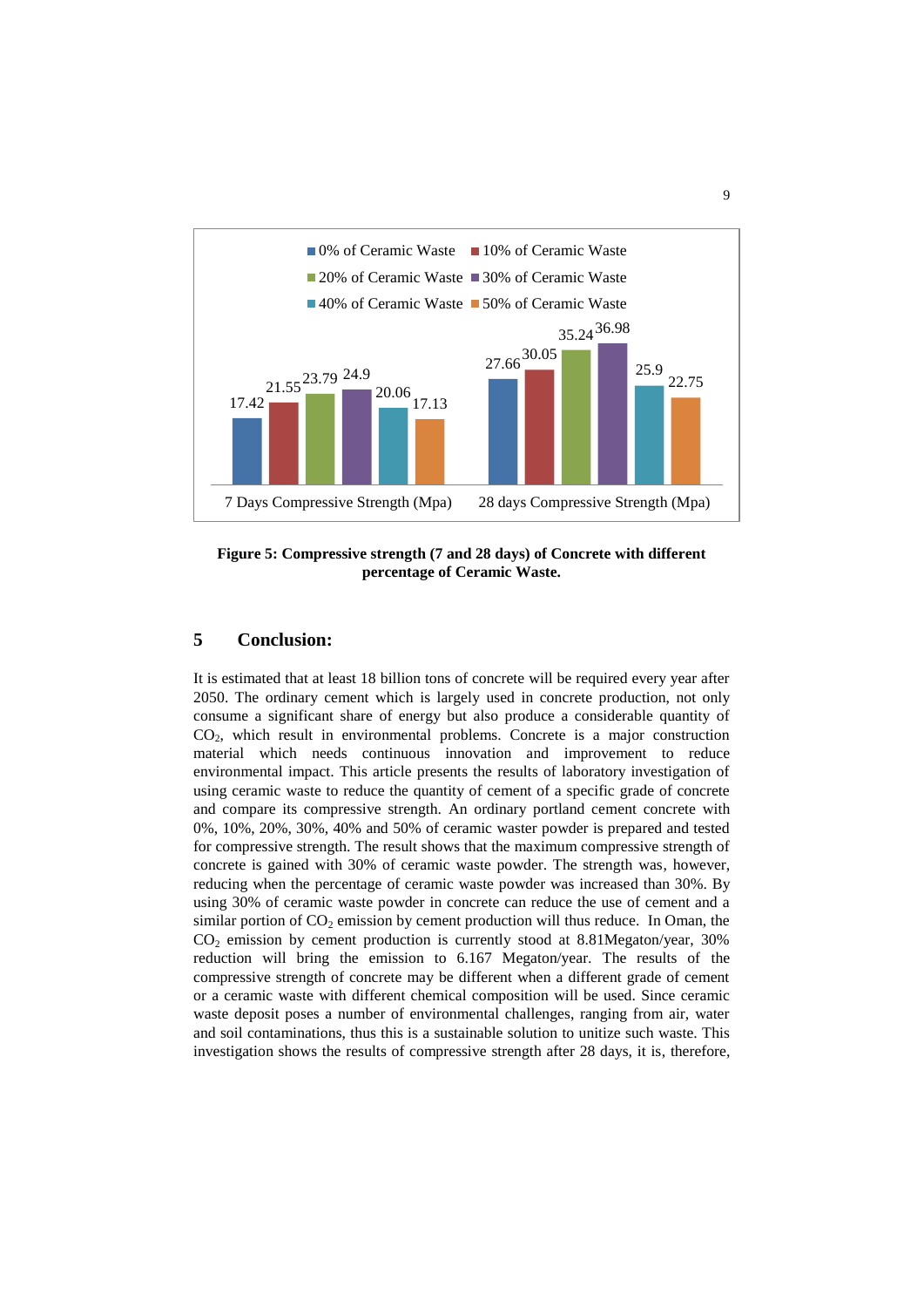necessary that observer the long-run performance of such concrete and especially when used with the reinforcement.

## **References**

- 1. UNSDG, 2017 (United Nation Sustainable Development Goals) 2017. New York, USA. See: http://www.un.org/sustainabledevelopment/sustainable-development-goals/ (Accessed 27/08/2017).
- 2. Umar, T. and Egbu, C., 2018. Global commitment towards sustainable energy. *Proceedings of the Institution of Civil Engineers-Engineering Sustainability* (pp. 1-9). Thomas Telford Ltd. https://doi.org/10.1680/jensu.17.00059.
- 3. Umar, T., Egbu, C. and Saidani, M., 2019. A Modified Method for Los Angeles Abrasion Test. *Iranian Journal of Science and Technology, Transactions of Civil Engineering*, pp.1- 7. [https://doi.org/10.1007/s40996-019-00268-w.](https://doi.org/10.1007/s40996-019-00268-w)
- 4. UN (2002), United Nation, Report on "World Urbanization Prospects", 2002. New York, USA. See: http://www.un.org/esa/population/publications/wup2001/wup2001dh.pdf (Accessed 28/08/2017).
- 5. Senthamarai, R.M. and Manoharan, P.D., 2005. Concrete with ceramic waste aggregate. Cement and Concrete Composites, 27(9), pp.910-913.
- 6. Umar, T., 2017. Briefing: Cost of accidents in the construction industry of Oman. In Proceedings of the Institution of Civil Engineers-Municipal Engineer (Vol. 170, No. 2, pp. 68-73). Thomas Telford Ltd[. https://doi.org/10.1680/jmuen.16.00032.](https://doi.org/10.1680/jmuen.16.00032)
- 7. Umar, T., Egbu, C., Wamuziri, S. and Honnurvali, M.S., 2018. Occupational safety and health regulations in Oman. *Proceedings of the Institution of Civil Engineers-Management, Procurement and Law*, *171*(3), pp.93-99. https://doi.org/10.1680/jmapl.18.00007.
- 8. EA, 2012. (Earth Institute, 2012). Emissions from the Cement Industry. Earth Institute, Columbia University. New York, USA. See: http://blogs.ei.columbia.edu/2012/05/09/emissions-from-the-cement-industry/ (accessed: 12/10/2017).
- 9. Global Cement, 2016. Update on cement industry of Oman. Global Cement, Surrey, United Kingdom. See: http://www.globalcement.com/news/itemlist/tag/Oman%20Cement (accessed 12/10/2017).
- 10. Pacheco-Torgal, F. and Jalali, S., 2010. Reusing ceramic wastes in concrete. Construction and Building Materials, 24(5), pp.832-838.
- 11. Umar, T., 2017. Towards a sustainable energy: the potential of biomass for electricity generation in Oman. *Proceedings of the Institution of Civil Engineers-Engineering Sustainability* (Vol. 171, No. 7, pp. 329-333). Thomas Telford Ltd. [https://doi.org/10.1680/jensu.17.00001.](https://doi.org/10.1680/jensu.17.00001)
- 12. Raval, A.D., Patel, D.I.N. and Pitroda, J., 2013. Ceramic Waste: Effective Replacement of Cement For Establishing Sustainable Concrete. International Journal of Engineering Trends and Technology (IJETT). 4(6): pp. 2324 -2329.
- 13. Awoyeraa, P.O., Akinmusurua, J.O., Ndambukib, J.M. and Lucas, S.S., 2017. Benefits of Using Ceramic Tile Waste for Making Sustainable Concrete. Journal of Solid Waste Technology & Management, 43(3). p233-241.